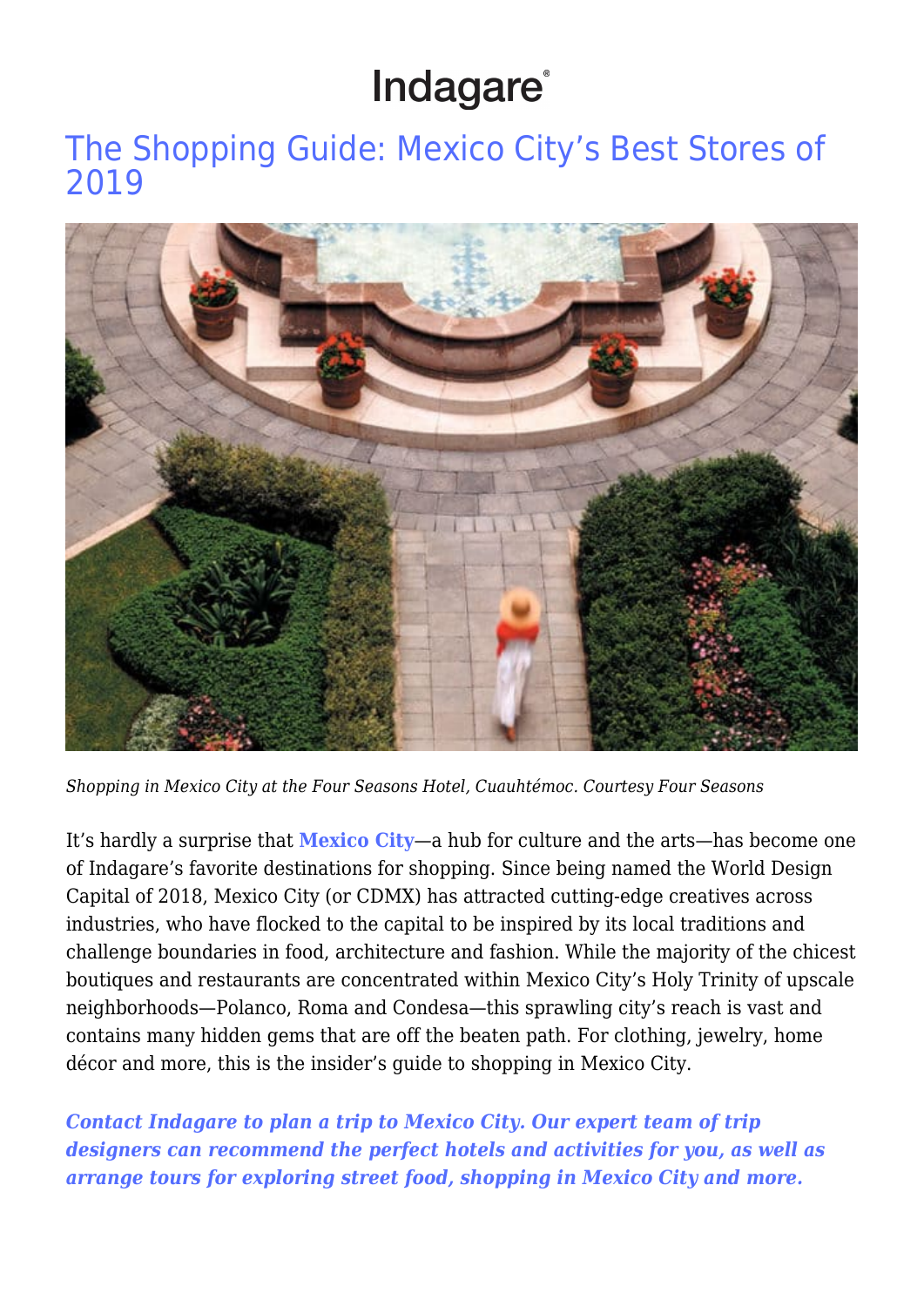## Best Shopping in Mexico City: Boutiques in Polanco



Home décor at Onora, Polanco. Courtesy Onora

- **[Onora](https://www.indagare.com/destinations/north-america/mexico/mexico-city/polanco/shops/onora):** unique contemporary décor and furniture, as well as regional finds such as pottery from Oaxaca and Puebla. *Lope de Vega 330.*
- **Rodrigo Rivero Lake:** antique treasures, paintings and sculptures by modern Mexican artists. *By appointment only; Campos Elíseos 105.*
- **Lago DF:** minimalist, urban-chic collection of clothing and accessories from emerging designers in Mexico, Peru, Colombia, Ecuador, Brazil and more. *Av. Pdte. Masaryk 310.*

### Best Shopping in Mexico City: Boutiques in Roma, Condesa and Cuauhtémoc

- **[Four Seasons Hotel](https://www.indagare.com/destinations/north-america/mexico/mexico-city/reforma/hotels/four-seasons-mexico-city):** well-curated selection of handmade, locally sourced accessories and jewelry. Highlights include embroidered leather jackets from La Matilde, statement earrings from Vangania and brightly colored embroidered clutches from Lucia Macarena. *Paseo de la Reforma 500, Cuauhtémoc.*
- **Anndra Neen:** one-of-a-kind, locally inspired, handcrafted jewelry and accessories, designed by two of the most fashionable It-Girls in Mexico City.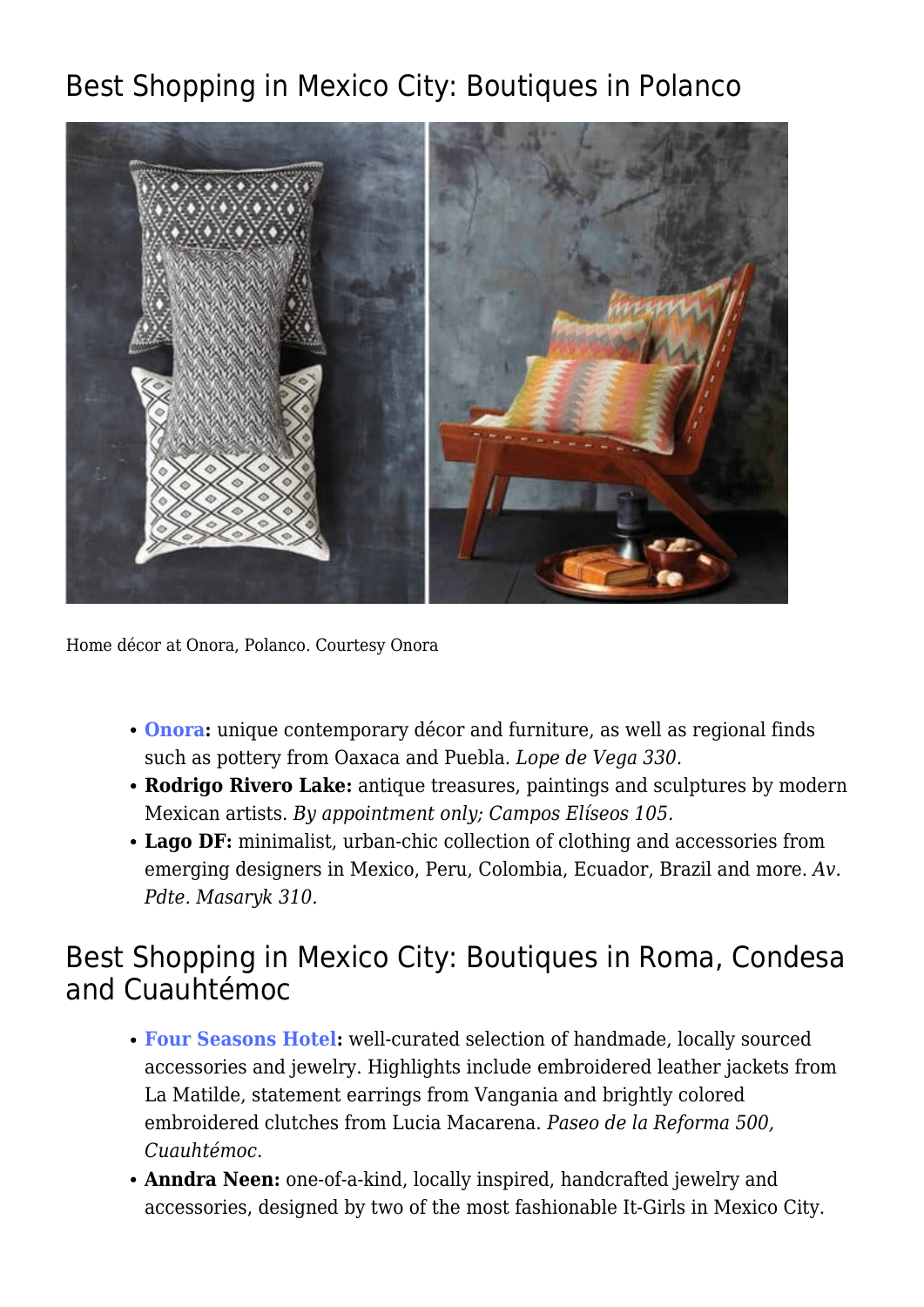*Studio location: Havre 46, Juárez.*

**La Increíble Librería:** rare, indie and vintage books, as well as an eclectic offering of high-design stationery and decorative objects (and a café). *129 Jalapa, Roma Norte.*

#### **Related: [Zelika Garcia: What's New in the Art World of Mexico City](https://www.indagare.com/destinations/north-america/mexico/mexico-city/articles/zelika-garcia-whats-new-art-world-mexico-city)**

### Best Shopping in Mexico City: Fashion



Fun, vibrant clothing at Cañamiel, Santa Fe. Courtesy Cañamiel

- **[Carla Fernández:](https://www.indagare.com/destinations/north-america/mexico/mexico-city/roma/shops/carla-fernandez)** bright and colorful clothing from one of Mexico City's hottest fashion designers. *Isabel La Católica 30, Centro Histórico.*
- **Yakampot:** sleek, minimalist silhouettes in subdued colors that are popular amongst Mexico City's best-dressed. *Monte Athos 355, Lomas de Chapultepec Sección V.*
- **Cañamiel:** funky, vibrant, light-hearted clothing and accessories sourced from Mexico, Brazil and Argentina. *Park Plaza, Avenida Javier Barros, Sierra 540, Santa Fe.*

#### **Related: [Top Tables Mexico City](https://www.indagare.com/destinations/north-america/mexico/mexico-city/articles/top-tables-charleston-mexico-city)**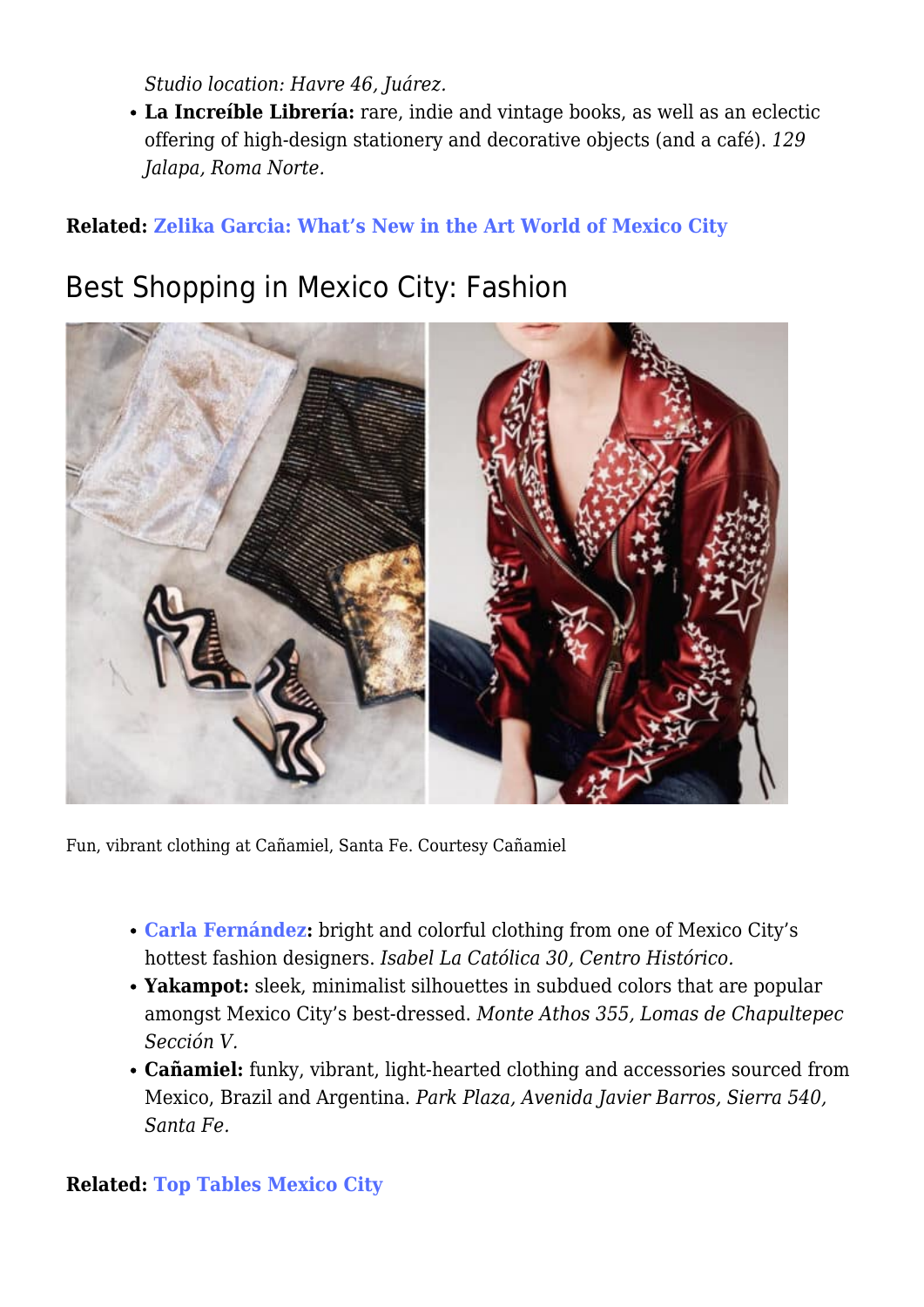## Best Shopping in Mexico City: Markets



San Ángel Market

- **La Lagunilla:** one of the biggest and oldest covered markets in CDMX, selling food, antiques and great furniture—if you're willing to hunt through the stalls. (Indagare Tip: Be wary of pickpockets here). *López Rayón, 46, Centro Histórico.*
- **[San Ángel Bazaar \(El Bazaar Sábado\):](https://www.indagare.com/destinations/north-america/mexico/mexico-city/san-angel/activities/san-angel-saturday-bazaar)** a wide array of local art and crafts in the San Ángel's picturesque main square. Browse watercolors, frescoes, photography and more, then wander around the neighborhood's charming cobblestone streets. *Open only on Saturdays; San Jacinto 11, San Ángel.*
- **Mercado de San Juan:** truly exotic, hardcore foodie touring with a dose of shock value. Known as the "Chef's Market," Mercado San Juan offers highquality, hard-to-find items and is a must-visit for anyone interested in sampling roasted insects. *Segunda Calle de Ernesto Pugibet, Centro Histórico.*

#### **Related: [The Guide: Mexico City](https://www.indagare.com/destination/north-america/mexico/mexico-city/)**

*[Contact Indagare to plan a trip to Mexico City. Our expert team of trip](https://www.indagare.com/contact) [designers can recommend the perfect hotels and activities for you, as well as](https://www.indagare.com/contact) [arrange tours for exploring street food, shopping in Mexico City and more.](https://www.indagare.com/contact)*